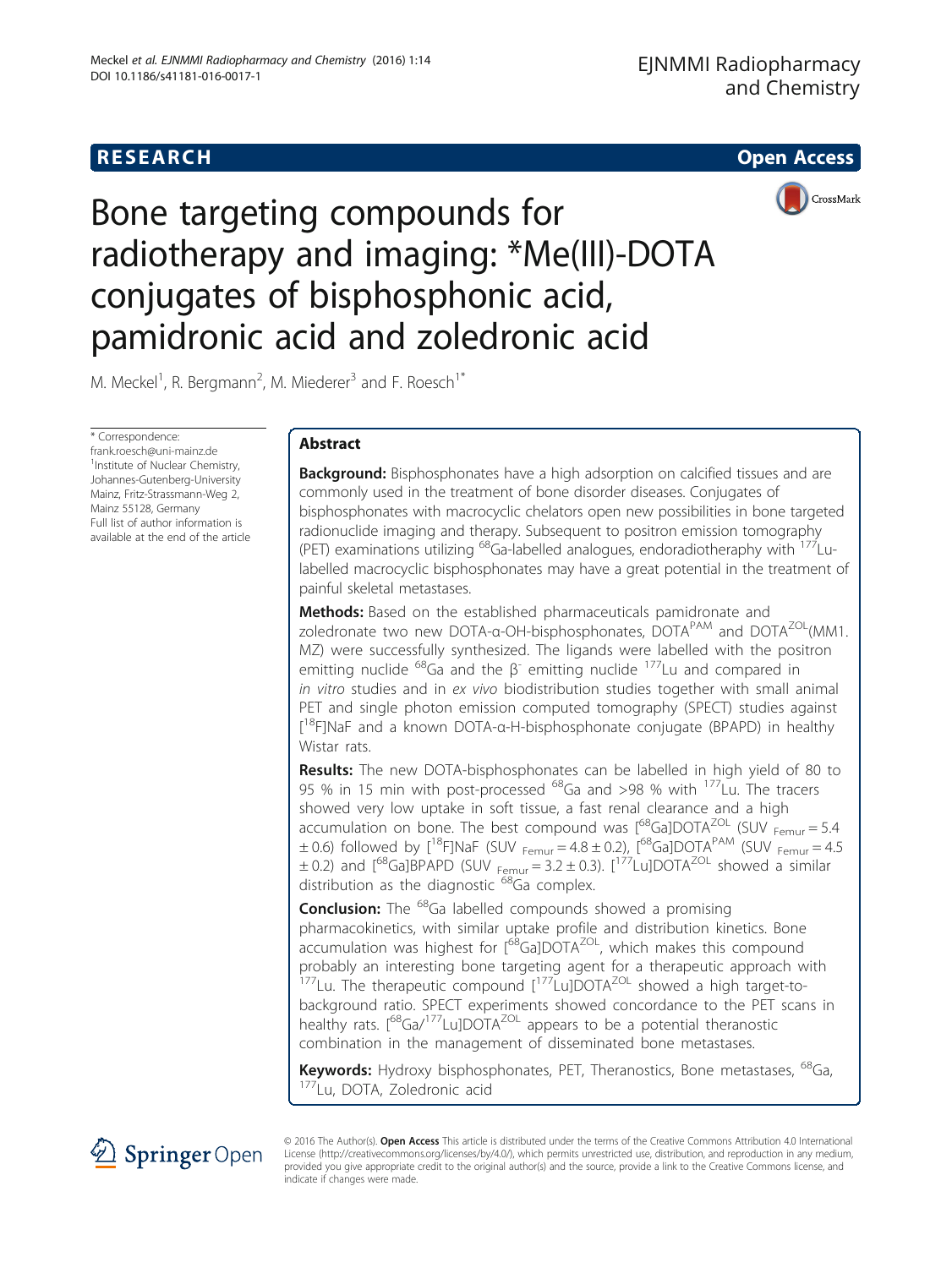## Background

Radionuclide bone scintigraphy is usually applied to locate skeletal lesions from various cancer origins. The findings of the scintigraphy reflect the status of metabolic activity of the bone tissue as a result of tumour invasion. Positron emission tomography (PET) has one of the highest diagnostic sensitivity and specificity for the detection of skeletal metastases (Hamaoka et al. [2004\)](#page-12-0), when used with the cyclotron produced  $\binom{18}{1}$ NaF. Actually more common is the use of  $\rm{^{99m}Tc}$ -bisphosphonate compounds in the whole body scintigraphy (Evan-Sapir et al. [2006\)](#page-12-0). The positron emitter <sup>68</sup>Ga has several advantages, which makes it an interesting object in the development of radiopharmaceuticals. First of all it is the cyclotron independent availability based on the  ${}^{68}Ge/{}^{68}Ga$  generator system—similar to the availability of  $98m$ Tc, and second, it is the intense emission of positrons—similar to 18F. Finally, it is the principle of the bifunctional chelating agent to design radiometal, in particular \*Me(III), based pharmaceuticals. Substitution of  $\beta^+$ by β<sup>-</sup> or α-particle emitters leads in principle to a theranostic concept, wherein diagnosis and therapy is combined in one precursor molecule. Since bisphosphonates (BP) show a high adsorption rate on bone, a number of new DOTA (1,4,7,10-tetraazacyclododecane-1,4,7,10-tetraacetic acid) based bone targeting molecules were described in the literature (Ogawa & Saji [2011\)](#page-12-0), including conjugates of alendronic acid (Ogawa et al. [2009](#page-12-0)) (4-aminobutyl-1-hydroxy-1,1-bis[phosphonic acid]) and other α-Hbisphosphonates (Vitha et al. [2008\)](#page-13-0). First promising human applications reported for [<sup>68</sup>Ga]BPAMD showed PET scans of equal quality to [<sup>18</sup>F]NaF and particularly a higher SUVmax in seleceted bone lesions (Fellner et al. [2010](#page-12-0)). In addition Passah et al. reported the use of a bisphosphonate conjugated to NOTA (1,4,7,10-tetraazacyclododecane-1,4,7,10-tetraacetic acid) chelator to detect bone metastases efficiently (Passah et al. [2014](#page-12-0); Pfannkuchen et al. [2015\)](#page-12-0).

The evolution of modern osteoporosis drugs went from  $\alpha$ -H bisphosphonates to  $\alpha$ -OH and N-heteroaromatic bisphosphonates (Russell et al. [2008\)](#page-13-0). Actually, the synthesis of DOTA-conjugated  $\alpha$ -OH-bisphosphonates is more difficult compared to DOTAconjugated α-H-bisphosphonates. But DOTA-α-OH-bisphosphonates may have higher skeletal retentions compared to  $DOTA-\alpha$ -H-bisphosphonates. Consequently, we synthesized a pamidronate (3-aminopropyl-1-hydroxy-1,1-bis[phosphonic acid]) and a zoledronate derivative (([1-hydroxy-2-(1H-imidazol-1-yl)-ethylidene]bisphosphonic acid) as DOTA conjugates (Chart 1), labelled both with  $^{68}$ Ga and compared them in in vivo small animal PET and in  $ex$  vivo organ distribution studies in healthy Wistar rats with the known DOTA-α-H-bisphosphonate of similar structure (BPAPD) (for structures see Chart 1) and with  $\binom{18}{1}$ NaF. Since DOTA offers the possibility of stable complexation of various radiometals, including isotopes relevant to therapy, the compounds discussed in this manuscript are potential precursors for a theranostic treatment of metabolic bone disorders, like skeletal metastases. Therefore, the best

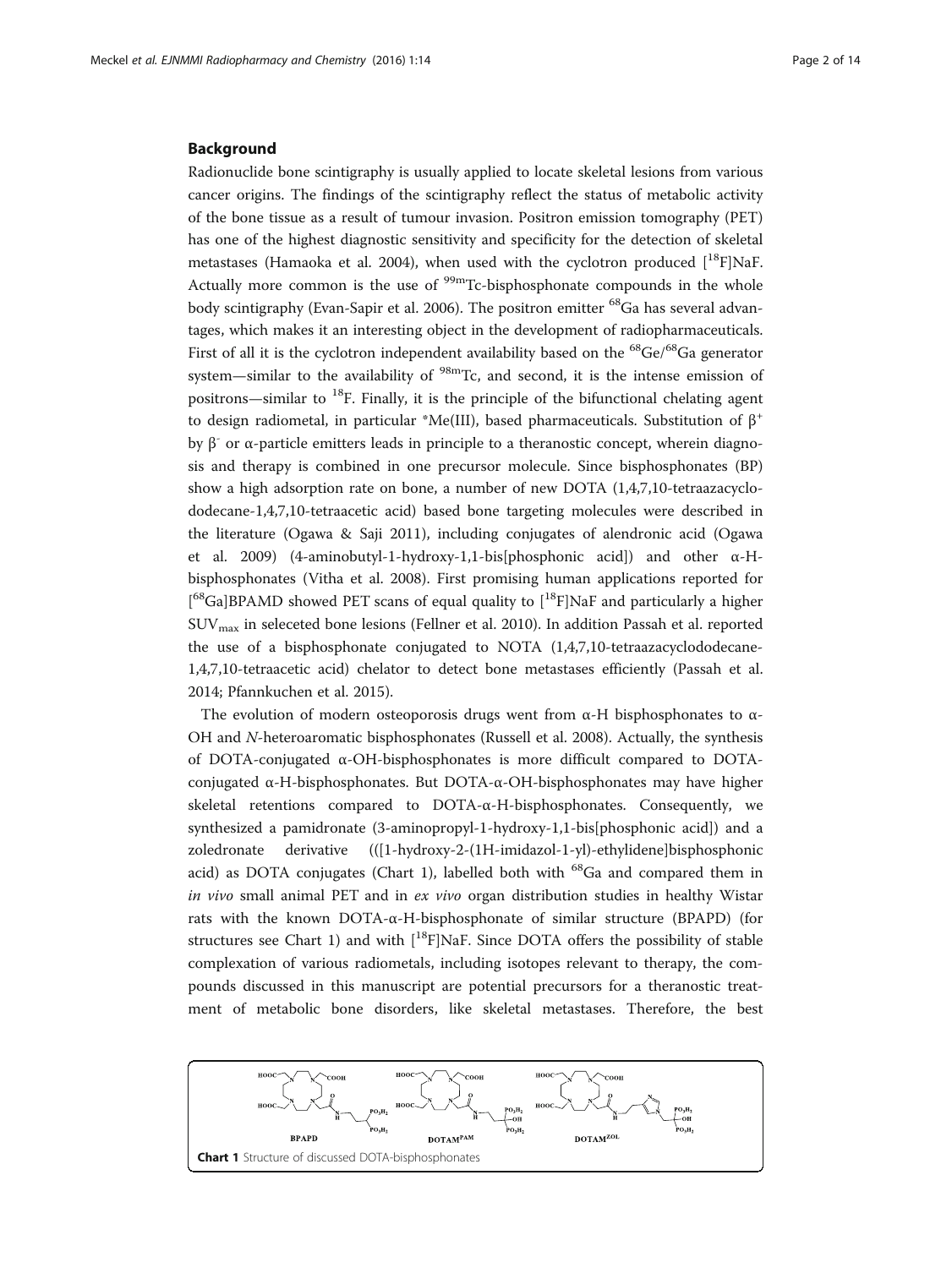structure from the  ${}^{68}$ Ga experiments was further investigated in its  ${}^{177}$ Lu complex in organ distribution studies ex vivo and in small animal SPECT imaging studies in vivo in healthy Wistar rats.

# Results

### Synthesis

Synthesis of BPAPD is published in the literature (Vitha et al. [2008](#page-13-0)) as well as the synthesis of pamidronate (Kieczykowski et al. [1995](#page-12-0)). Compound (4) was prepared by a standard method for the synthesis of hydroxyl-bisphosphonates from carboxylic acids (Widler et al. [2002\)](#page-13-0). The cleavage of the amide to form the primary amine was achieved in the same step, based on the strong acidic condition after hydrolysis of phosphorus trichloride. The imidazole derivative (3) was obtained from  $\omega$ -N-acetylhistamine (1) after alkylation with benzyl bromoacetate and hydrogenation. Only the 1,4-(H-2 and H-5) imidazole (2) was formed during this reaction. A convenient method to discriminate between the 1,4- and the 1,5-alkylation product is described in the literature by the different coupling constants of the aromatic imidazole ring protons (Amino et al. [1989](#page-12-0)). (2) showed a coupling constant of  $J_{2.5} = 1.3$  Hz, which is characteristic for the 1,4-product (range from 1.1 to 1.5 Hz). The final conjugation of the hydroxy-bisphosphonates (DOTA<sup>PAM</sup> and DOTA<sup>ZOL</sup>) was performed via a modified route described by Ogawa et al. ([2009\)](#page-12-0). The compounds were first purified by preparative HPLC workup, and the remaining DOTA impurities were removed by solid phase extraction (SPE) using a weak anion exchanger resin (Scheme 1).

## Radiolabelling with n.c.a.  $^{68}$ Ga and n.c.a.  $^{177}$ Lu as well as quality control

Labelling with n.c.a.  $^{68}$ Ga was performed in sodium acetate buffer under heating (95  $^{\circ}$ C) on a thermo shaker for 15 min. Radiochemical yields (RCY) of the <sup>68</sup>Ga-DOTA-bisphosphonate complexes were in the range between 80 and 95 %. After SPE using again a weak anion exchanger, the labelled compounds were present in 2 mL phosphate buffered saline (PBS) with a purity of over 98 %, ready for injection. Yields and purities were measured by radio thin layer chromatography (TLC) and HPLC (Additional file [1](#page-12-0): Figure S1). For this HPLC quality controls aliquots of the purified reaction solutions were quenched with desferoxamine (DFO). Uncomplexed <sup>68</sup>Ga remaining was instantly trapped by DFO to form [<sup>68</sup>Ga]DFO, which could be discriminated on RP-HPLC from

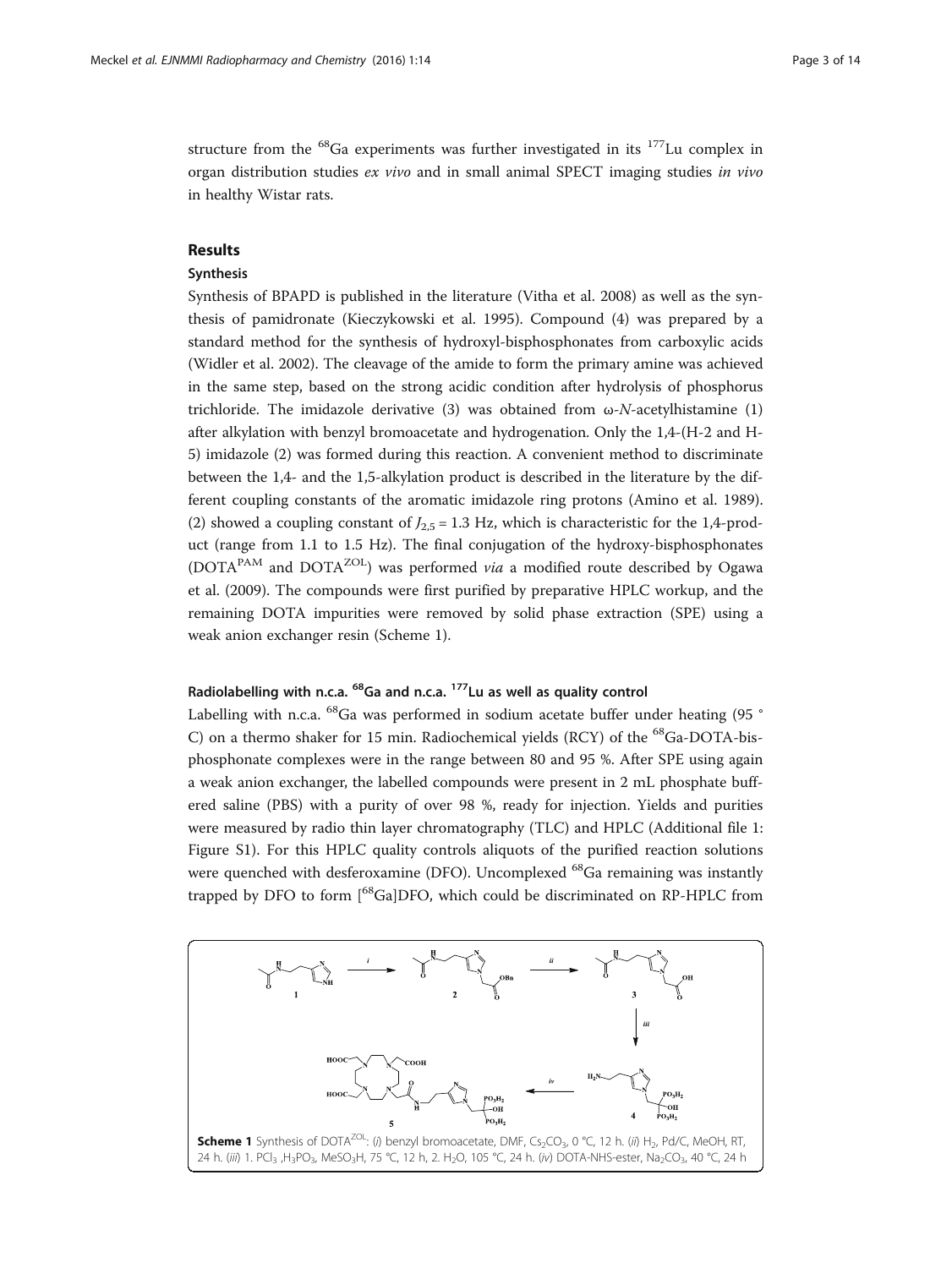the <sup>68</sup>Ga-DOTA-BPs. This technique was not seen as a perfect HPLC method, since the radio labelled <sup>68</sup>Ga-DOTA-bisphosphonates showed no retention on common RP-HPLC columns when using acetronitrile/water mixtures as solvents. Therefore, the radio HPLC method was further developed for the Lu-177 analogous using an ion pair reagent as running buffer. The method was later successfully adapted for the Ga-68 complexes (further details about radio-HPLC please refer to Additional file [1](#page-12-0) section). Quantitative complexation of  $^{177}$ Lu(III) with DOTA<sup>ZOL</sup> was obtained within 30 min at 98 °C. Radiochemicals yields were determined by radio-TLC and radio-HPLC.

#### Adsorption experiments on apatite

Simple adsorption experiments on hydroxy apatite (HAP) proved the high accumulation of the 68Ga-labelled compounds on calcified surfaces like bone tissue, while [<sup>68</sup>Ga]DOTA as a control showed almost no adsorption. The hydroxy bisphosphonates [<sup>68</sup>Ga]DOTA<sup>PAM</sup> (91.2 ± 2.7 %) and [<sup>68</sup>Ga]DOTA<sup>ZOL</sup> (92.7 ± 1.3 %) showed an identical accumulation in this experiment (Fig. 1). Thus, binding of the pamidronate and zoledronate conjugates was superior compared to the  $\alpha$ -H-bisphosphonate  $[$ <sup>68</sup>Ga]BPAPD  $(83.0 \pm 0.8 \%)$ .

## Ex vivo biodistribution: 68Ga

The results of the ex vivo organ distribution in healthy Wistar rats of  $\left[{}^{68}Ga\right]DOTA^{PAM}$ , [<sup>68</sup>Ga]DOTA<sup>ZOL</sup>, [<sup>68</sup>Ga]BPAPD and [<sup>18</sup>F]NaF are presented in Tables [1](#page-4-0) and [2](#page-4-0), respectively. All <sup>68</sup>Ga-labelled bisphosphonate compounds showed high accumulation in bone and low uptake in soft tissue. After 60 min the estimated activity in the skeleton was in the range of 40 to 50 % of the injected dose (ID) for  $\binom{68}{9}$  Ga BPAPD (38.8 ± 5.0 %ID), [<sup>68</sup>Ga]DOTA<sup>PAM</sup> (48.4 ± 4.7 %ID) and [<sup>68</sup>Ga]DOTA<sup>ZOL</sup> (42.7 ± 5.2 %ID), which is comparable to that of  $[$ <sup>18</sup>F]NaF (43.7 ± 1.9 %ID). Compared to the bisphosphonates, [<sup>18</sup>F]NaF showed a slight faster renal clearance and an overall lower concentration of activity in other organs, besides the bone. The bone-to-blood ratio determined from biodistribution were 3.7 for  $[68\text{Ga}]\text{BPAPD}$ , 7.6 for  $[68\text{Ga}]\text{DOTA}^{\text{PAM}}$ , 11.5 for  $[68\text{Ga}]\text{DO}$ - $TA^{\text{ZOL}}$  and 97.4 for  $[{}^{18}F]NaF$ .

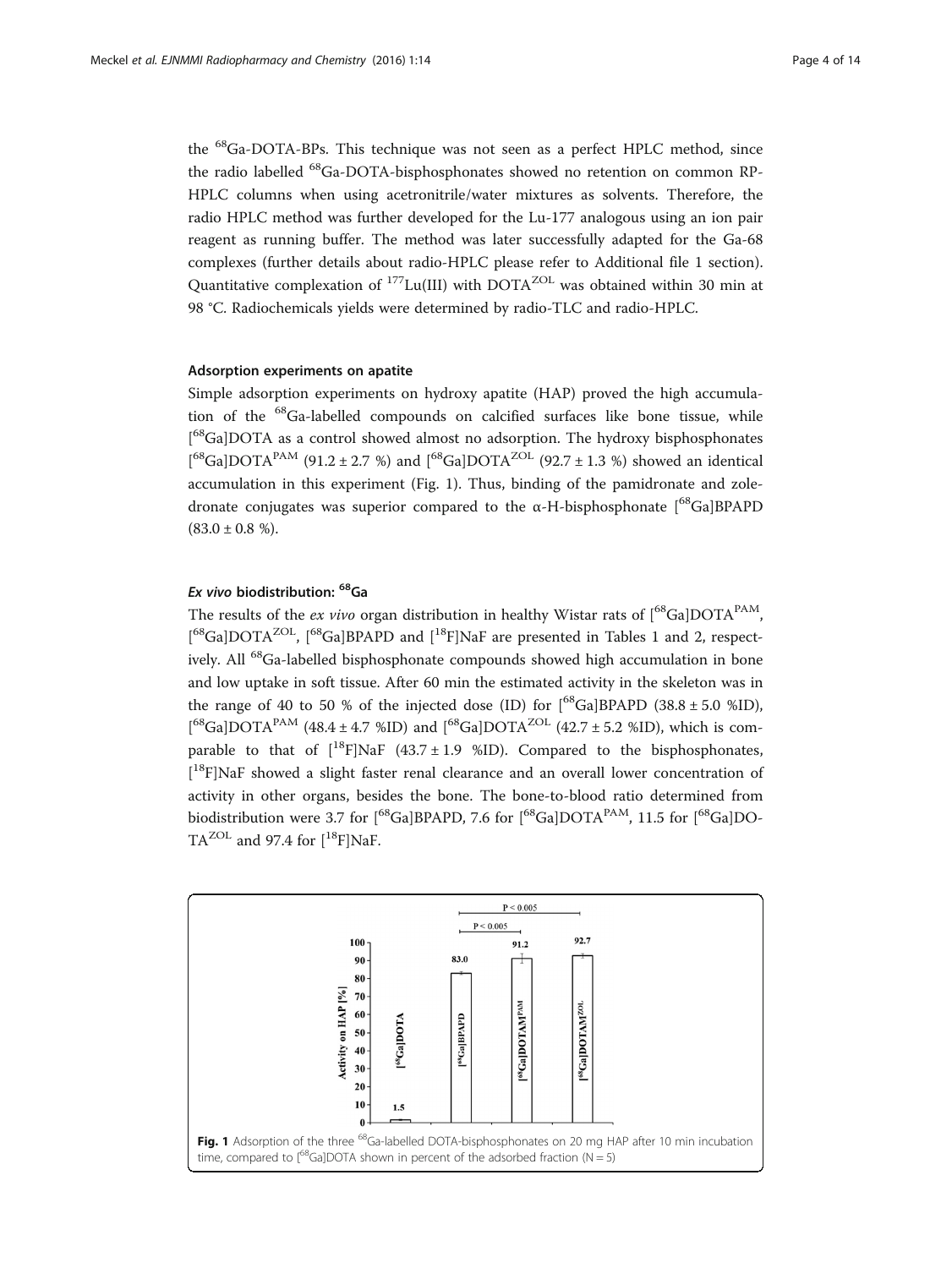| $r$ realtrix visital rats arter of $r$ $\ldots$ $p$ . |                                 |                                          |                                       |                                      |  |  |  |  |
|-------------------------------------------------------|---------------------------------|------------------------------------------|---------------------------------------|--------------------------------------|--|--|--|--|
| Organ                                                 | $[$ <sup>68</sup> Ga]DOTA $PAM$ | $[$ <sup>68</sup> Ga]DOTA <sup>ZOL</sup> | [ <sup>68</sup> Ga]BPAPD <sup>a</sup> | $[$ <sup>18</sup> F]NaF <sup>a</sup> |  |  |  |  |
| Lung                                                  | $0.53(0.16)$ <sup>b</sup>       | 0.45 (0.11) $^{\rm b}$                   | 0.43(0.08)                            | 0.05(0.01)                           |  |  |  |  |
| Liver                                                 | $0.43$ (0.04) $^{b,d}$          | $0.28$ (0.03) $^{b,d}$                   | 0.37(0.11)                            | 0.03(0.01)                           |  |  |  |  |
| Spleen                                                | $0.31(0.04)$ b,d                | $0.17$ (0.02) $^{b,d}$                   | 0.23(0.08)                            | 0.13(0.20)                           |  |  |  |  |
| Kidneys                                               | 0.48 (0.06) $^{\rm b}$          | $0.53$ (0.04) $^{\rm b}$                 | 0.56(0.08)                            | 0.11(0.01)                           |  |  |  |  |
| Muscle                                                | $0.09(0.02)^{c}$                | $0.08(0.02)^{c}$                         | 0.17(0.02)                            | 0.06(0.05)                           |  |  |  |  |
| Heart                                                 | $0.23$ (0.02) $b,c,d$           | $0.14$ (0.04) $b, c, d$                  | 0.32(0.09)                            | 0.02(0.01)                           |  |  |  |  |
| Blood                                                 | $0.60(0.03)$ b,c                | $0.47$ (0.19) b,c                        | 0.86(0.21)                            | 0.05(0.01)                           |  |  |  |  |
| Intestine                                             | $0.28(0.12)$ <sup>b</sup>       | $0.14$ (0.08) <sup>b</sup>               | 0.26(0.05)                            | 0.02(0.01)                           |  |  |  |  |
| Femur                                                 | 4.53 (0.17) $c,d$               | 5.40 $(0.62)$ <sup>c,d</sup>             | 3.21 (0.29)                           | 4.87(0.32)                           |  |  |  |  |

<span id="page-4-0"></span>Table 1 Ex vivo biodistribution of  $1^{68}$ GalDOTA<sup>PAM</sup>,  $1^{68}$ GalDOTA<sup>ZOL</sup>,  $1^{68}$ GalBPAPD and  $1^{18}$ FINaF in healthy Wistar rats after 60 min n i

Data are expressed in SUV. Each value represents the mean (S.D.) for five animals  $a^a$  Data taken from (Meckel et al. 2013)

 $^{\text{b}}$  P < 0.05 vs. [<sup>18</sup>F]NaF<br><sup>c</sup> P < 0.05 vs. [<sup>68</sup>Ga]BPAPD<br><sup>d</sup> P < 0.05 [<sup>68</sup>Ga]DOTA<sup>PAM</sup> vs. [<sup>68</sup>Ga]DOTA<sup>ZOL</sup>

## In vivo biodistribution: 68Ga

Uptake kinetics and images from in vivo  $\mu$ PET studies are presented in Fig. [2](#page-5-0). [<sup>68</sup>Ga]B-PAPD,  $[68Ga]$ DOTA<sup>PAM</sup> and  $[68Ga]$ DOTA<sup>ZOL</sup> showed a rapid bone accumulation, reaching a plateau level at 45 min p. i. and a fast blood elimination. Distribution kinet-ics as time activity curves, Figs. [2](#page-5-0) and [3](#page-5-0), are very similar for all  $^{68}$ Ga-tracers. Variation in the kidney profile might be a result of differing response of the rats to anesthesia and diverging kidney activity. After 60 min all <sup>68</sup>Ga-labelled bisphosphonates gave clearly visible bone scans.  $[$ <sup>18</sup>F]NaF PET showed in small animals a slight better quality and resolution.

# Ex vivo biodistribution: 177Lu

Because [<sup>68</sup>Ga]DOTA<sup>ZOL</sup> appeared to be the compound with the highest bone accumulation among all the <sup>68</sup>Ga-bisphosphonates studied in this manuscript, the <sup>177</sup>Lu-analoque compound was investigated. The results of the organ distribution of  $[177 \text{Lu}]$ DOTA<sup>ZOL</sup> are represented in Table [3](#page-6-0). The compound showed fast and high uptake in the skeleton and low accumulation in soft tissue.  $[177 \text{Lu}]$ DOTA<sup>ZOL</sup> showed the same skeletal retention as  $[68Ga]$ DOTA<sup>ZOL</sup>. Blood activity was lower for the  $177$ Lu-complex, but renal clearance time showed to be longer. The activity in the skeleton was constant for 8 days, which clearly reveals the long biological half-life of  $[177 \text{Lu}]$ DOTA<sup>ZOL</sup> in the

Table 2 Bone-to-blood ratios and calculated total activity in the skeleton in healthy Wistar rats, at 60 min p. i. of [68Ga]DOTAPAM, [68Ga]DOTAZOL, [68Ga]BPAPD and [18F]NaF

| compound                                 | %ID in skeleton (S.D.) | bone to blood ratio |
|------------------------------------------|------------------------|---------------------|
| $[$ <sup>68</sup> Ga]DOTA <sup>PAM</sup> | 48.4 (4.7)             | 7.6                 |
| $[$ <sup>68</sup> Ga]DOTA <sup>ZOL</sup> | 42.7(5.2)              | 115                 |
| $\lceil^{68}$ Ga]BPAPD <sup>a</sup>      | 38.3(5.0)              | 3.7                 |
| $[$ <sup>18</sup> F]NaF <sup>a</sup>     | 43.7(1.9)              | 97.4                |

Each value represents the mean for five animals

a Data taken from (Meckel et al. [2013\)](#page-12-0)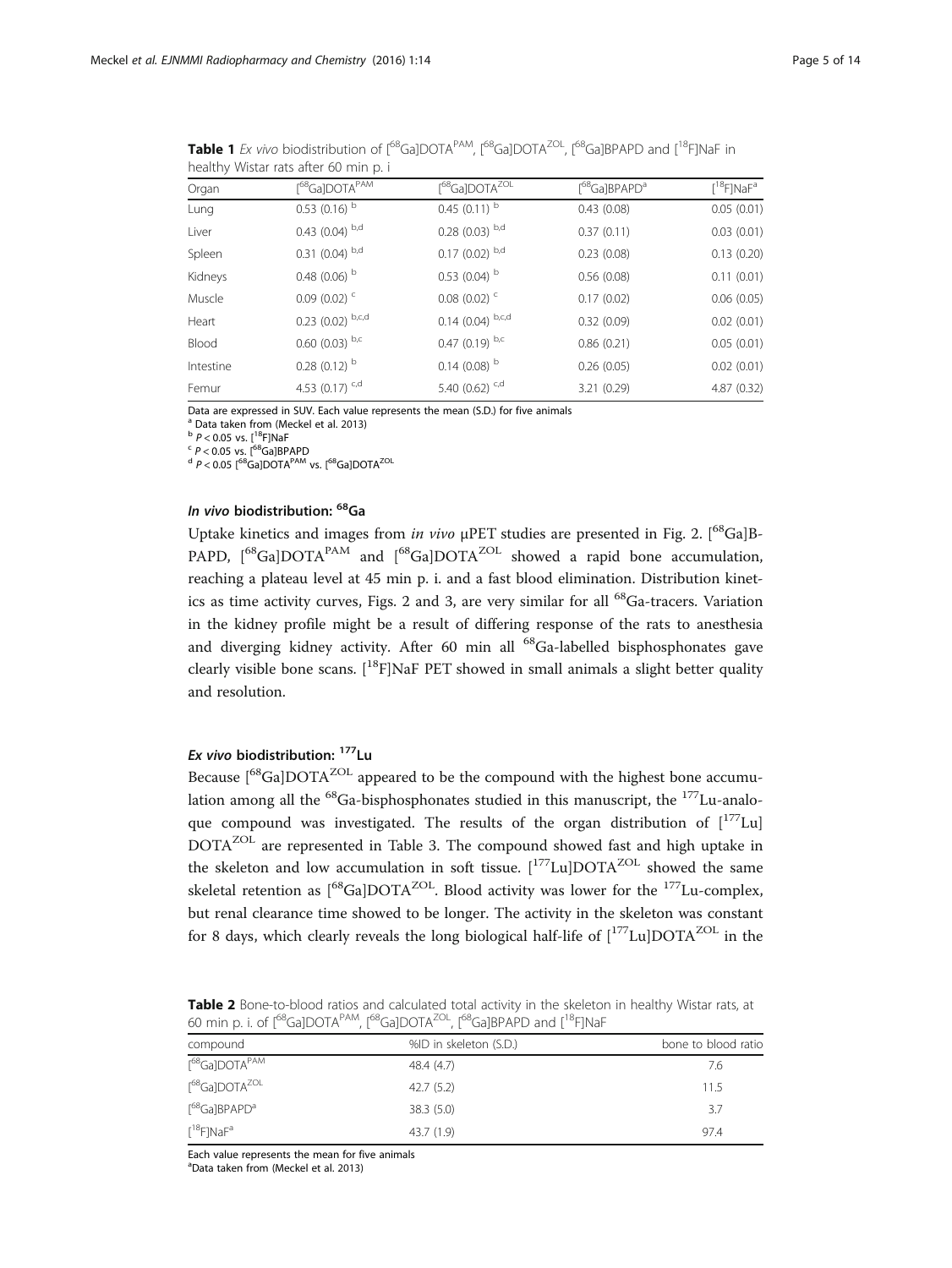<span id="page-5-0"></span>

targeted tissue (Fig. [4\)](#page-6-0). The complex was found to be intact in blood serum and urine samples over 1 h (radio-HPLC in Additional file [1:](#page-12-0) Figure S3).

# In vivo evaluation: <sup>177</sup>Lu

SPECT image of  $\left[1^{177}$ Lu $\left[$ DOTA<sup>ZOL</sup> is exemplified in Fig. [5.](#page-7-0) The images show a good target to soft tissue ratio (49) with high skeletal accumulation  $(3.43 \pm 0.40 \text{ %ID/g})$  and low background activity (blood:  $0.07 \pm 0.01$  %ID/g; muscle:  $0.02 \pm 0.00$  %ID/g).

# **Discussion**

The synthetic route for the DOTA- $\alpha$ -OH-bisphosphonate derivatives is distinctly different from that of the compound BPAPD. As a consequence, the α-H-bisphosphonate

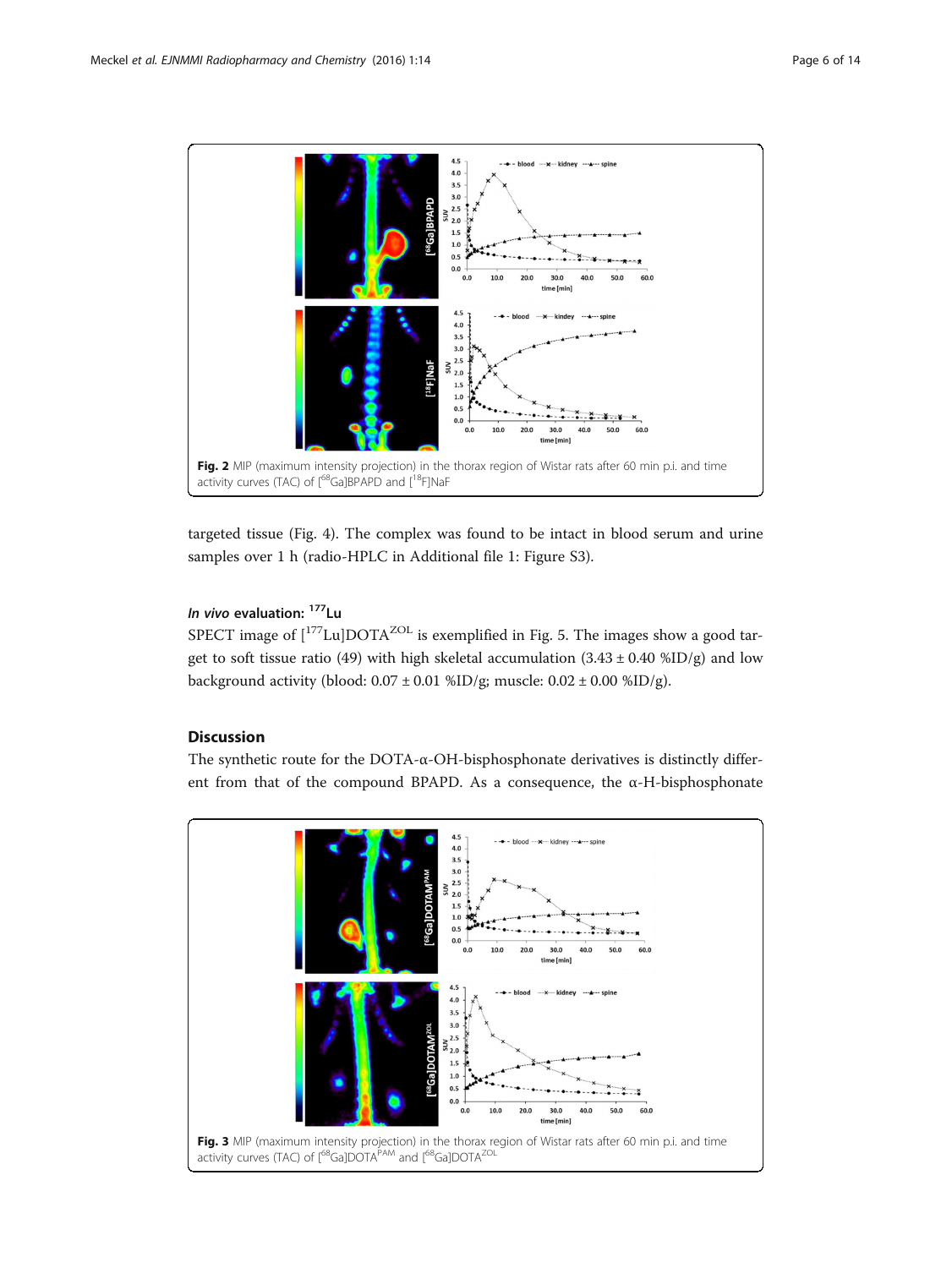| Organ     |              | % ID per Organ |              |            | % ID per gram |            |  |
|-----------|--------------|----------------|--------------|------------|---------------|------------|--|
|           | 1 h          | 24 h           | 8 d          | 1 h        | 24 h          | 8 d        |  |
| Lung      | 0.06(0.01)   | 0.01(0.00)     | 0.00(0.00)   | 0.08(0.02) | 0.01(0.01)    | 0.00(0.00) |  |
| Liver     | 0.40(0.13)   | 0.21(0.07)     | 0.24(0.04)   | 0.09(0.04) | 0.02(0.01)    | 0.03(0.01) |  |
| Spleen    | 0.01(0.00)   | 0.01(0.00)     | 0.01(0.00)   | 0.05(0.01) | 0.02(0.02)    | 0.02(0.01) |  |
| Kidneys   | 1.78(0.13)   | 1.64(0.20)     | 0.10(0.02)   | 1.70(0.13) | 1.25(0.11)    | 0.07(0.01) |  |
| Muscle    | 0.04(0.02)   | 0.00(0.00)     | 0.00(0.00)   | 0.02(0.00) | 0.00(0.00)    | 0.00(0.00) |  |
| Heart     | 0.02(0.00)   | 0.00(0.00)     | 0.00(0.00)   | 0.04(0.01) | 0.00(0.00)    | 0.00(0.00) |  |
| Blood     | 0.56(0.07)   | 0.00(0.00)     | 0.00(0.00)   | 0.07(0.01) | 0.00(0.00)    | 0.00(0.00) |  |
| Intestine | 1.59(0.13)   | 0.38(0.25)     | 0.29(0.21)   | 0.08(0.03) | 0.02(0.02)    | 0.02(0.02) |  |
| Femur     | 2.11(0.22)   | 1.89(0.11)     | 2.25(0.11)   | 3.43(0.41) | 3.20(0.40)    | 3.03(0.17) |  |
| Skeleton  | 44.62 (5.00) | 44.79 (4.82)   | 44.78 (3.71) |            |               |            |  |

<span id="page-6-0"></span>**Table 3** Ex vivo biodistribution of  $[177$ Lu]DOTA<sup>ZOL</sup> in healthy Wistar rats after 1 h, 1 and 8 days p.i., expressed in terms of %ID per organ and per gram tissue, respectively

Each value represents the mean (S.D.) for four animals

are definitely in a more easy way to synthesize. The coupling of the primary amine of the pamidronate or imidazole moiety in water via the N-hydroxysuccinimide ester of DOTA results in lower yields and the formation of problematic side products from ester hydrolysis, which have to be removed. Ogawa et al. ([2009](#page-12-0)) separated the [<sup>90</sup>Y]DOTA-alendronate derivative from [<sup>90</sup>Y]DOTA by semipreparative HPLC. A combination of semipreparative HPLC and SPE showed the best purification results after the amide formation. Other groups reported the synthesis of protected alendronate, where the hydroxy bisphosphonate part is esterified by ethyl groups and a tert-butyldimethylsilyl ether (Vachal et al. [2006](#page-13-0)), leading to a new route for the developing of chelator α-OH- bisphosphonate conjugates (Suzuki et al. [2011\)](#page-13-0). Nevertheless, this reaction seemed to be limited for compounds like alendronate. We were not able to prepare other derivatives with different alkyl or aromatic residues on the geminal hydroxy bisphosphonate by this synthetic pathway. The rearranged phosphonic acid derivative was the main product (Ruel et al. [1995;](#page-13-0) Brittelli [1985\)](#page-12-0).

Complex formation with n.c.a.  $^{68}$ Ga was comparable for BPAPD, DOTA<sup>PAM</sup> or DOTA<sup>ZOL</sup> in terms of labelling yields and kinetics. Yields between 80 to 95 % were achieved after 15 min. Complex formation with n.c.a.  $177$  Lu resulted in a quantitative radio-nuclide incorporation with DOTA<sup>ZOL</sup> within 30 min reaction time.

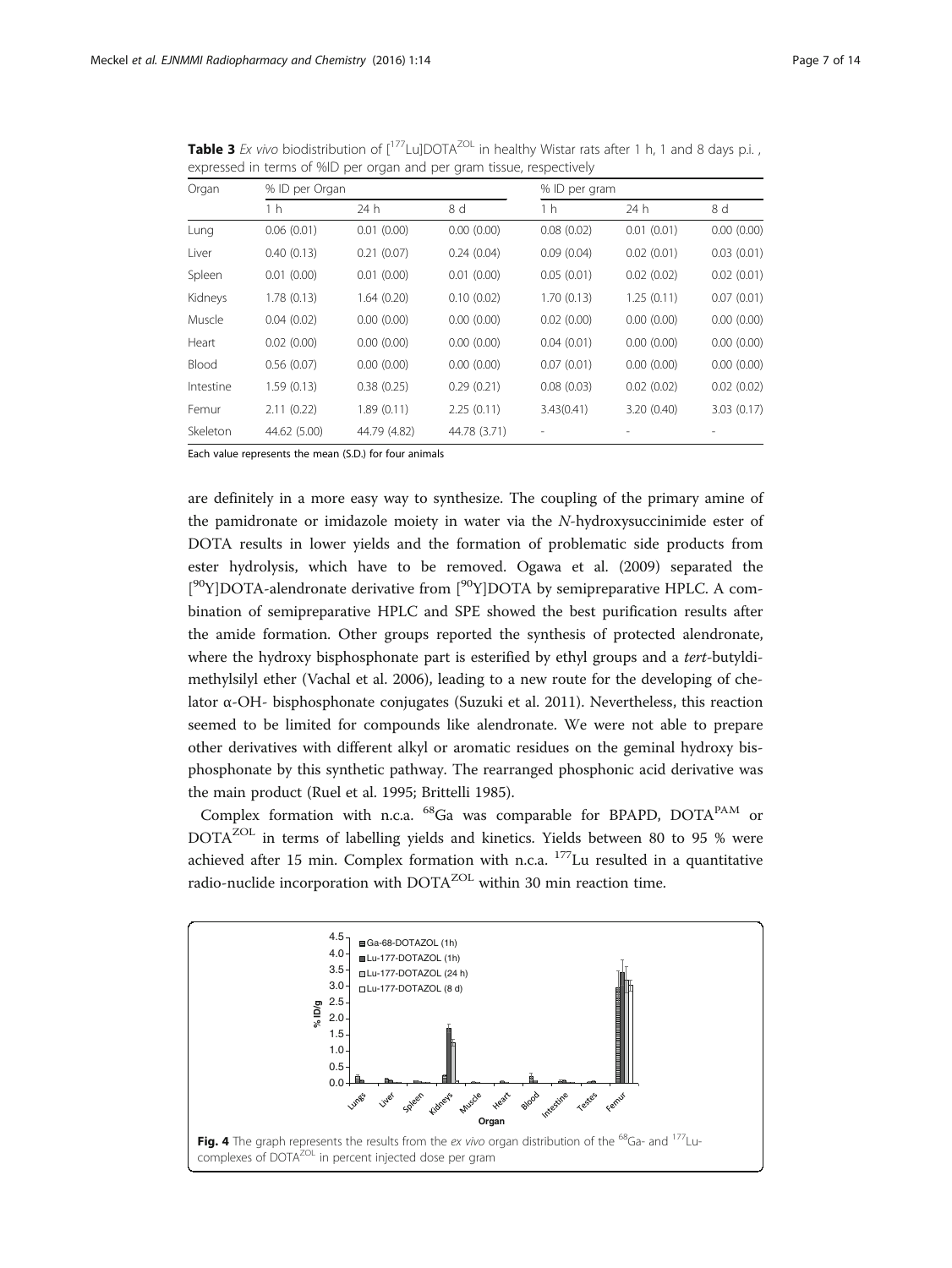<span id="page-7-0"></span>

Data from in vitro adsorption studies indicate a higher adsorption rate towards apatite for the DOTA-α-OH-bisphosphonate compared to DOTA-α-H-bisphosphonate, which could be further verified in  $ex$  vivo and in in vivo experiments. The DOTA pamidronate conjugate  $\binom{68}{9}$ Ga]DOTA<sup>PAM</sup> (SUV = 4.5 ± 0.2) showed a higher accumulation in bone compared to the DOTA bisphosphonate conjugate  $[{}^{68}Ga]BPAPD$  (SUV = 3.2 ± 0.3). This proves the expectation that bisphosphonates containing an  $\alpha$ -OH group have an enhanced accumulation on calcified surfaces, like it is discussed in the common literature. This leads to an almost doubled bone to blood ratio of 7.6 for  $[{}^{68}Ga]$ DOTA<sup>PAM</sup> compared to 3.7 for [<sup>68</sup>Ga]BPAPD. According to previous studies nitrogen-containing hydroxy bisphosphonates, especially N-heteroaromatic compounds showed an enhanced accumulation on bone. The N-heteroaromatic  $[{}^{68}Ga]$ DOTA<sup>ZOL</sup> showed the best bone to blood ratio of 11.5 and the best bone uptake (SUV =  $5.4 \pm 0.6$ ) of all tested bisphosphonates. The overall skeleton accumulation is very similar for all tracers and it is comparable to that of  $\binom{18}{1}NaF$ , which is in the range of 40 to 50 %ID.

In rats, all DOTA-based bisphosphonates showed PET images of good quality, which proves their potential as useful skeletal imaging agents. Basically, bisphosphonates are known to have a long biological half-life in bone. Since DOTA compounds are easy to label with β<sup>-</sup> or α-particle emitters like <sup>177</sup>Lu, <sup>213</sup>Bi or <sup>225</sup>Ac, the tracers discussed in this paper seemed to be excellently suitable for bone targeted radionuclide therapy. Therefore, we investigated the biodistribution of the best performed compound with its  $177$ Lu analogous.  $177$ Lu]DOTA<sup>ZOL</sup> showed to have the same skeletal retention, but a faster blood clearance. The kidney uptake was found to be higher for the  $177$ Lu-complex  $(1.78 \pm 0.13 \text{ %ID/g})$  compared to the <sup>68</sup>Ga-complex  $(0.24 \pm 0.02 \text{ %ID/g})$ . The results show that the incorporated radionuclide can have a significant influence on the organ distribution. The reason therefore can be explained by the different complexes, the six-dentate  ${}^{68}$ Ga-complex and the seven-dentate  ${}^{177}$ Lu-complex. The overall change of the Me(III)-DOTA-moiety may contribute to the pharmacology of the whole molecule. Nevertheless, the compound DOTA<sup>ZOL</sup> maybe very well suited for the use of the theranostic pair  ${}^{68}$ Ga/<sup>177</sup>Lu to both detect and treat bone diseases which has to be further evaluated in dosimetry and tumor uptake studies.

It is also to mention that  $[{}^{68}Ga]EDTMP$  was evaluated by Fellner et al. ([2011](#page-12-0)) and Mitterhauser et al. [\(2007\)](#page-12-0) as a PET imaging agent against  $[$ <sup>18</sup>F]NaF. They concluded that [68Ga]EDTMP has no advantage in image quality. In fact it was distinctly inferior and EDTMP is not suited as a bone targeting complexing agent for  ${}^{68}Ga^{3+}$ , in contrast to  $^{153}Sm^{3+}$  or  $^{177}Lu^{3+}$ . Yousefnia et al. recently compared  $[^{177}Lu]EDTMP$  against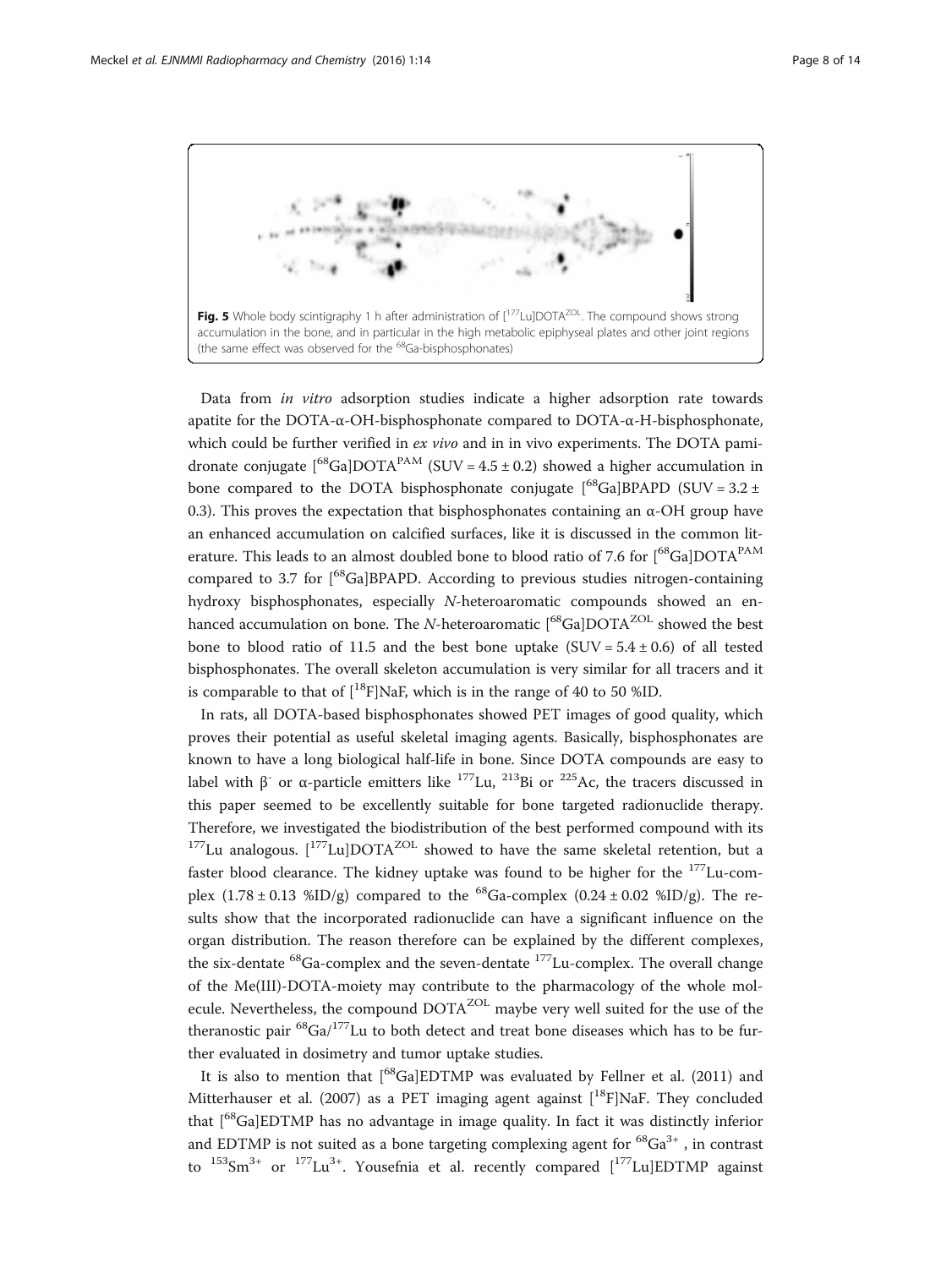[<sup>177</sup>Lu]BPAMD (Yousefnia et al. [2016](#page-13-0)). His results substantiate the advantage of using macrocyclic conjugates of bisphosphonates. In contrast to the well-known bone targeting compounds  $[18F]$ NaF and  $[177Lu/153Sm]EDTMP$  DOTA-bisphosphonates can be used as a therapy and imaging agents, when labelled with  $\beta^-$  and positron emitting radio metals.

## Conclusion

In conclusion, α-OH and N-heteroaromatic bisphosphonates like  $DOTA<sup>ZOL</sup>$  are more difficult to synthesize than simple  $\alpha$ -H-bisphosphonates like BPAPD but show a significant improved accumulation in the skeleton. The new DOTA conjugated bisphosphonates allow for high radiochemical yields (80–95 %) with  $^{68}$ Ga after 15 min and a quantitative radiochemical yields with 177Lu after 30 min. Data from in vivo small animal PET/SPECT and ex vivo biodistribution showed fast blood clearance, low uptake in soft tissue and a high accumulation in the skeleton with  $[{}^{68}Ga/{}^{177}Lu]$ DOTA<sup>ZOL</sup> being the best leading compound. In order to avoid problems with the nomenclature of this compound, in the following this molecule will be referred to also as  $\binom{68}{9}a^{177}$ Lu]MM1.MZ.

#### Methods

#### General methods

Chemicals and solvents were commercially available in analytical, HPLC or grade and were purchased from Sigma-Aldrich (*TraceSELECT<sup>®</sup>*) or Merck KGaA. DOTA-NHS ester (1,4,7,10-Tetraazacyclododecane-1,4,7,10-tetraacetic acid mono(N-hydroxysuccinimidyl ester)) was synthesized according to a procedure described in the literature (Li et al. [2006\)](#page-12-0) or purchased from Chematech (Dijon, France). Proton nuclear magnetic resonance (<sup>1</sup>H-NMR) spectra were recorded on a Bruker 300, <sup>31</sup>P-NMR were recorded on a Bruker 600. Mass spectra were recorded on Agilent Technologies 6130 Quadrupole LC/MS spectrometer with ESI as ion source in positive or negative modes or on a Finnigan MAT-95 spectrometer with FD as ion source. TLC analyses were carried out with silica on aluminium foil (Merck). Radio-TLC analysis of labelled compounds were performed also with silica on aluminium foil (Merck) and a Canberra Packard Instant Imager. For HPLC and radio-HPLC a Waters-system 1525 with an UV- and a radiodetector (Berthold Technologies, Germany) was used. Radioactivity of samples were measured with an Aktivimeter Isomed 2010, MED (Nuklear-Medizintechnik Dresden GmbH). Radioactivity in tissue samples was determined by using a Wallac WIZARD2 automatic gamma counter (Perkin Elmer, Germany). N.c.a. <sup>177</sup>Lu was provided by ITG (Garching, Germany) as LuCl<sub>3</sub> in 0.05 M HCl. N.c.a.  $^{68}$ Ga was obtained from a  $^{68}$ Ge/ <sup>68</sup>Ga generator system (Eckert & Ziegler).  $\left[ {}^{18}F\right]$ NaF was purchased from DKFZ (Deutsches Krebsforschungszentrum, Heidelberg, Germany).

#### Synthesis of DOTA<sup>PAM</sup>

Pamidronate was synthesized according to a description by (Kieczykowski et al. [1995](#page-12-0); Widler et al. [2002\)](#page-13-0). 4.85 g (54.3 mmol) β-alanine was dissolved in 25 mL of methanesulfonic acid. 4.45 g (54.3 mmol) phosphorous acid was added and 10 mL (115 mmol) phosphorus trichloride was added slowly under vigorous stirring at 75 °C. The reaction mixture was kept under Argon atmosphere for 12 h at 75 °C. After cooling to room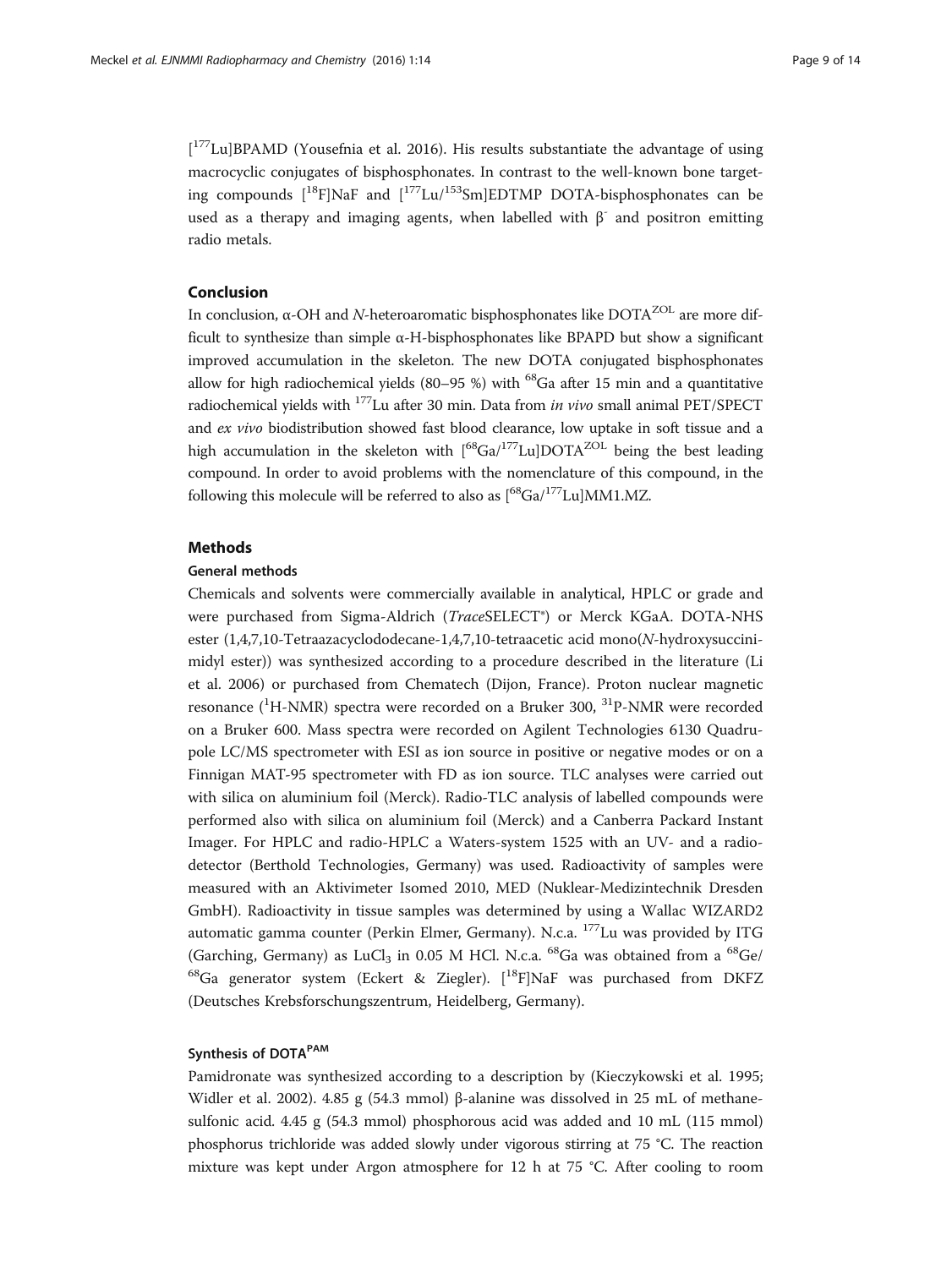temperature, 50 g of crushed ice was added under vigorous stirring. The aqueous solution was heated for 12 h under reflux. After cooling to room temperature conc. aquaous NaOH was added until the formation of a white precipitate was observed. The mixture was stored in a fridge for 5 h to complete precipitation and filtered, washed with cold water and recrystallized from boiling water. Precipitation was initiated by adding ethanol. The white solid (5.3 g, 69 %) was filtered, washed with EtOH and dried in an oven at 60 ° C. <sup>1</sup>H-NMR (D<sub>2</sub>O/NaOD, 300 MHz): δ 2.30 (m, 2H), 3.34 (t,  $J_H$  = 6.8 Hz, 2H). <sup>31</sup>P-NMR (D2O/NaOD, 162.05 MHz): δ 17.7 (s, 2P). ESI-MS(-) m/z: calculated 234.07 found 234.10 [M-H]<sup>+</sup>, ESI-MS(+)  $m/z$ : calculated 235.07; found 258.0 [M + Na]<sup>+</sup>.

DOTA<sup>BP</sup> was synthesized according to a describtion by Ogawa et al. [\(2009\)](#page-12-0). Twenty five (25) mg (0.11 mmol) pamidronate was dissolved in 1 mL 0.1 M  $\text{Na}_2\text{CO}_3$  in water. 38 mg (0.05 mmol) DOTA-NHS-ester was dissolved in 0.5 mL deionized water and added to the pamidronate solution. The reaction solution was kept at 40 °C on a thermo shaker for 24 h. The pH was checked periodically and small amounts of aqueous  $Na<sub>2</sub>CO<sub>3</sub>$  were used to keep the pH between 8 and 9. The crude mixture was purified initially by preparative HPLC (Phenomenex Synergy Hydro-RP 80, 10 μ, 250 × 30 mm,  $H_2O + 0.1$  % TFA). In the second step the crude product was purified further to remove DOTA impurities by solid phase extraction (SPE). An aqueous solution of the compound was passed over a silica  $NH<sub>2</sub>$ -phase (Merck LiChroprep  $NH<sub>2</sub>$ ). After washing with water/methanol/water the product was eluted with  $H_2O + 2$  % TFA. After lyophilisation 4.5 mg (14.5 %) of a white solid was obtained.  $\mathrm{^{1}H}\text{-NMR}$  (D<sub>2</sub>O/NaOD, 300 MHz):  $\delta$  2.0–2.3 (b, 8H, cyclen-CH<sub>2</sub>), 2.0–2.33 (b, 2H,-CH<sub>2</sub>-), 2.9–3.5 (b, 8H, cyclen-CH<sub>2</sub>), 2.9–3.5 (b, 2H,-CH<sub>2</sub>-), 3.74 (bs, 8H, -CH<sub>2</sub>-CO). <sup>31</sup>P-NMR (D<sub>2</sub>O/NaOD, 162.05 MHz): δ 18.3 (s, 2P). ESI-MS(+) m/z: calculated 621.18 found 1243.3 [2 M +  $[H]^+$ , 622.1 [M + H<sup>+</sup>], 311.6 [M + 2H]<sup>2+</sup>.

## Synthesis of DOTA<sup>ZOL</sup>

#### 1-(benzyl acetate) 4-(ethyl acetamide)-imidazole (2)

One (1) g (6.53 mmol)  $\omega$ -N-acetylhistamine (1) was dissolved in 50 mL dry DMF. 4.4 g (13 mmol) ceasium carbonate was added. The solution was stirred under argon atmosphere and ice cooling. Benzyl bromoacetate (2.2 g; 13 mmol) was dissolved in 50 mL dry DMF and added slowly to the imidazole solution. The mixture was allowed to warm to room temperature and stirred for 12 h. Charcoal was added and the solids were filtered off. After removing the solvents under reduced pressure, the crude red residue was recrystallized from ethyl acetate to obtain  $1.14$  g (58 %) pale yellow crystals. <sup>1</sup>H-NMR (CDCl<sub>3</sub>, 300 MHz):  $\delta$  1.97 (s, 3H, CH<sub>3</sub>-CO), 2.76 (t,  $J_H$  = 6.3 Hz, 2H, CH<sub>2</sub>-CH<sub>2</sub>), 3.53 (q,  $J_H$  = 6.0 Hz, 2H, CH<sub>2</sub>-CH<sub>2</sub>), 4.70 (s, 2H, N-CH<sub>2</sub>-CO), 5.22 (s, 2H, Bn-CH<sub>2</sub>-CO), 6.53 (bs, 1H, NH), 6.75 (d,  $J_H$  = 1.3 Hz, imidazole-H), 7.39 (m, 5H, benzyl), 7.44 (d,  $J<sub>H</sub> = 1.3$  Hz, 1H, imidazole-H). ). ESI- $MS(+)$   $m/z$ : calculated 301.14 found 302.3  $[M + H]$ <sup>+</sup>, 603.2  $[2 M + H]$ <sup>+</sup>.

### 1-(1-hydroxy-ethane-1,1-bis(phosphonic acid)) 4-(ethyl amine)-imidazole (4)

Three hundred (300) mg (1 mmol) of (2) was dissolved in 20 mL of dry MeOH. Pd/C (10%w) was added and stirred under hydrogen atmosphere (5 bar) for 12 h. After removing the solvents the hydrogenated product (3) was weighted to determine yield (208 mg, 98 %). The acid (3) was used without further purification in the next step. One (1) mL methanesulfonic acid and 164 mg (2 eq.) phosphorous acid was added.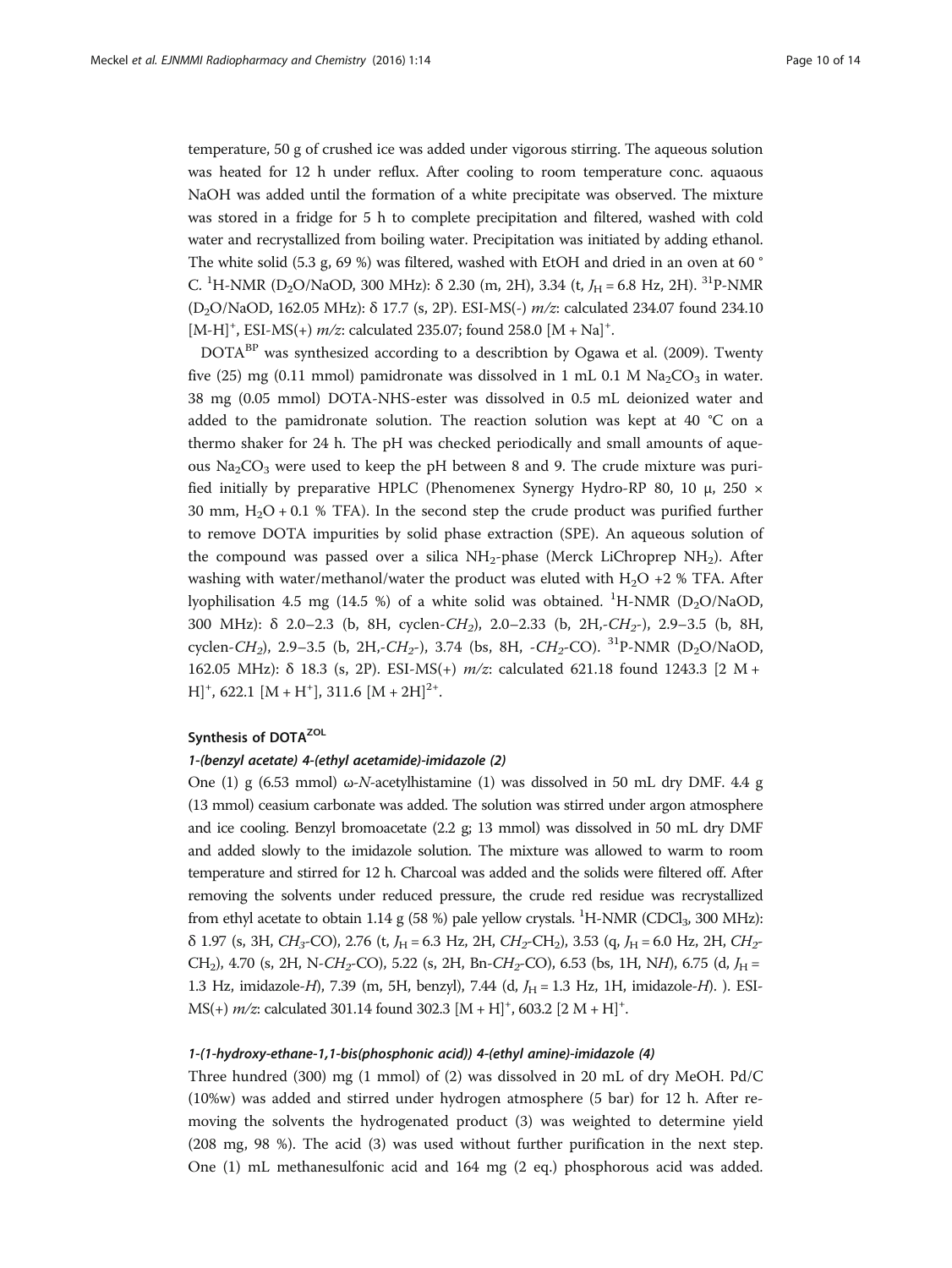The mixture was stirred at 75 °C and 300 mg (2.2 eq.) phosphorus trichloride was added slowly under argon atmosphere. After 12 h the reaction mixture was cooled down to room temperature and 2 mL of iced water was added. The aqueous solution was heated for 24 h under reflux. Charcoal was added and the solution was filtered. After cooling to room temperature concentrated aquaous NaOH was added until the formation of a white precipitate was observed. The mixture was stored in a fridge overnight to complete precipitation and filtered, washed with cold water and recrystallized from boiling water to obtain 88.6 mg (28 %) of a white solid. <sup>1</sup>H-NMR (D<sub>2</sub>O/NaOD, 300 MHz): δ 2.46 (m, 2H,  $CH_2$ -CH<sub>2</sub>), 2.66 (m, 2H,  $CH_2$ -CH<sub>2</sub>), 4.28 (m, 2H, N-CH<sub>2</sub>phosponate), 6.89 (s, 1H, imidazole-H), 7.54 (s, 1H, imidazole-H).  $^{31}$ P-NMR (D<sub>2</sub>O/ NaOD, 162.05 MHz):  $\delta$  14.4. ESI-MS(+)  $m/z$ : calculated 315.04 found 316.05  $[M + H]$ <sup>+</sup>, 338.04  $[M + Na]$ <sup>+</sup>

## $DOTA^{ZOL}$  (5)

To 15.75 mg (0.05 mmol) (4) in 1 mL water, triethylamine (TEA) was added drop wise until all solids were dissolved. Thirty-eight (38) mg (0.05 mmol) DOTA-NHS-ester was dissolved in 0.5 mL water and added to the bisphosphonate solution (Ogawa et al. [2009](#page-12-0)). The reaction solution was kept at 50 °C on a thermo shaker for 24 h. The pH was checked periodically and small amounts of aqueous TEA were used to keep the pH between 8 and 9. The crude mixture was purified initially by preparative HPLC (Phenomenex Synergy Hydro-RP 80, 10 μ,  $250 \times 30$  mm, solvent: H<sub>2</sub>O + 0.1 % TFA). In the second step the crude product was purified further to remove DOTA impurities by solid phase extraction (SPE). An aqueous solution of the compound was passed over a silica NH<sub>2</sub>-phase (Merck LiChroprep NH<sub>2</sub>). After washing with water/methanol/water the product was eluted with  $H_2O + 2$  % TFA. After lyophilisation 5.6 mg (15.7 %) of a white solid was obtained. <sup>1</sup>H-NMR (D<sub>2</sub>O/NaOD, 300 MHz):  $\delta$  2.42 (m, 2H,  $CH_2$ -CH<sub>2</sub>), 2.61 (m, 2H,  $CH_2$ -CH<sub>2</sub>), 2.9–3.5 (b, 16H, cyclen-CH<sub>2</sub>), 3.75 (bs, 8H, -CH<sub>2</sub>-CO), 4.55 (m, 2H, N-CH<sub>2</sub>-phosponate), 7.28 (s, 1H, imidazole-H), 8.54 (s, 1H, imidazole-H).  $^{31}$ P-NMR (D2O/NaOD, 162.05 MHz): δ 14.3. ESI-MS(+) m/z: calculated 701.2 found 702.5  $[M + H]^+, 351.1 [M + 2H]^{2+}.$ 

## Radiolabelling with n.c.a.  $^{68}$ Ga,  $^{177}$ Lu and quality control

N.c.a. 68Ga was obtained in 400 μL acetone/HCl by cationic post processing from a  $^{68}$ Ge/ $^{68}$ Ga generator system eluted with 0.1 M HCl (Brittelli [1985](#page-12-0); Zhernosekov et al. [2007](#page-13-0)). The labelling itself was performed by adding 500 μL sodium acetate buffer (0.5 M, pH = 4) and 25 nmol ligand to the  $^{68}$ Ga containing solution. The mixture was heated at 98 °C under moderate shaking on a thermo shaker for 15 min. Subsequently the solution was diluted to 5 mL with water and passed over a weak anion exchanger cartridge (25 mg, Merck LiChroprep  $NH<sub>2</sub>$ ). After washing with 1 mL water the purified product was eluted with 2 mL PBS. Radiochemical yields and purities were determined by radio-TLC (Merck silica, solvent: acetone/acetylacetone/HCl, 10/10/1) and radio-HPLC (Merck Chromolite RP-18e 100  $\times$  4.6 mm, gradient: H<sub>2</sub>O to acetonitrile). To discriminate between free 68Ga and 68Ga-bisphosphonates a small aliquot of the product solution was incubated for 1 min with a 0.25 M DFO (Desferoxamine) solution. DFO complexes unlabelled <sup>68</sup>Ga instantly and shows a longer retention time on RP-18 HPLC (see Additional file [1:](#page-12-0) Figure S1). 1 GBq n.c.a.  $^{177}$ LuCl<sub>3</sub>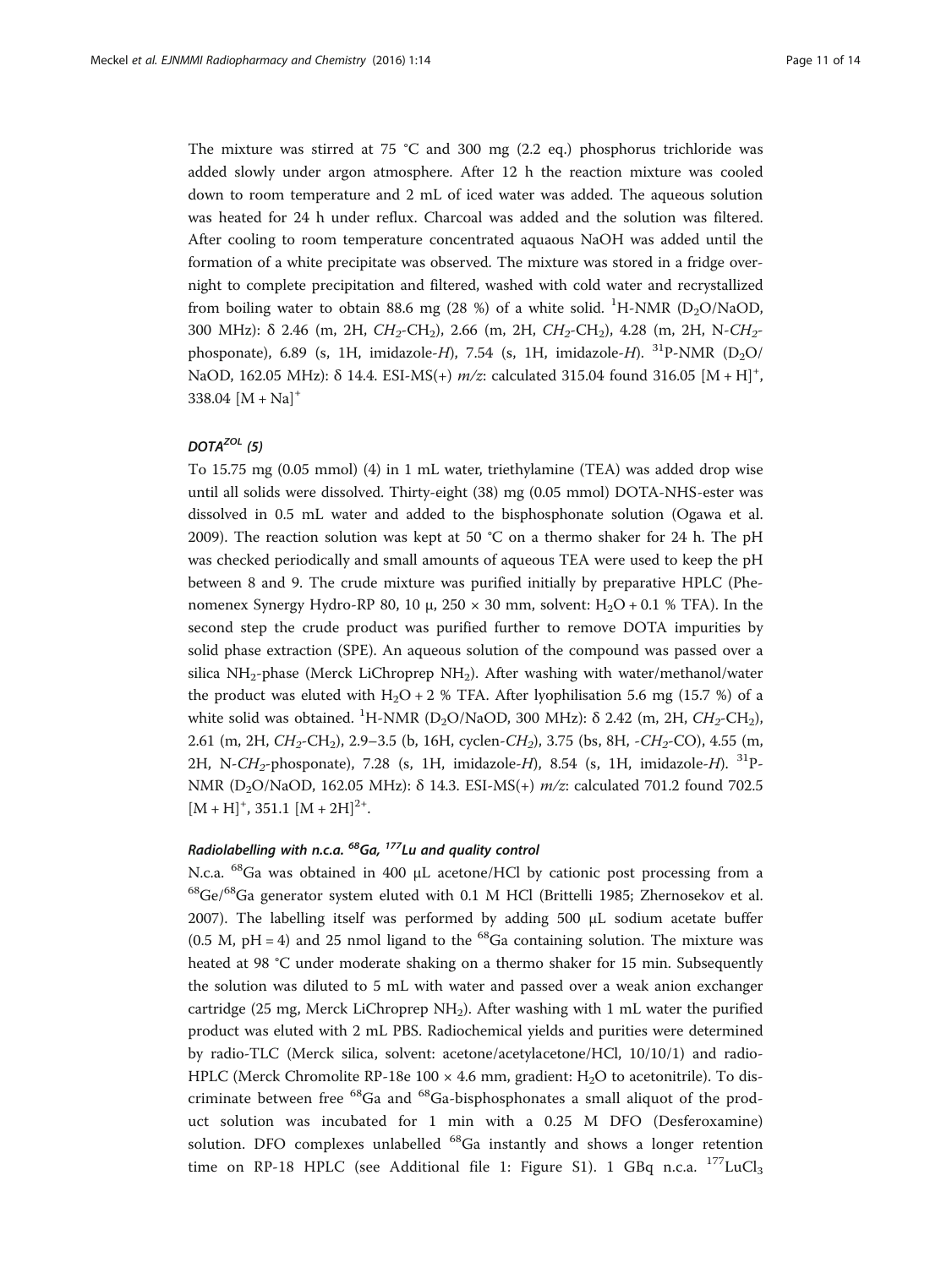present in 500 μL of a 0.04 M HCl (obtained from ITG, Germany) was added to 20 nmol of the ligand DOTA<sup>ZOL</sup> in 1 mL of a 0.25 M sodium acetate solution and heated for 30 min at 98 °C. Radiochemical yields were determined by radio-TLC using sodium citrate  $(0.1 \text{ M}, \text{pH} = 4)$  as the solvent.

## Adsorption experiments on apatite

Hydroxy apatite (HAP) (20 mg, Sigma-Aldrich, reagent grade powder) was incubated in isotonic saline (1 mL) for 24 h. Fifty (50)  $\mu$ L of the <sup>68</sup>Ga-labelled bisphosphonate solution was added to the HAP suspension. After vortexing for 10 s, the suspension was incubated for 10 min at room temperature under moderate shaking on a thermo shaker. The supernatant was removed by centrifugation. The HAP fraction was washed with saline (0.5 mL) and the  ${}^{68}$ Ga radioactivity in the combined liquids and that of the HAP fraction were measured. <sup>68</sup>Ga-complex binding to HAP was determined as percentage of <sup>68</sup>Ga absorbed to HAP ( $N = 5$ ) (Fellner et al. [2011\)](#page-12-0).

#### Animal studies

Male Wistar rats were purchased from Charles River Laboratories Inc weighting 140– 220 g. The animal experiments were carried out in consensus to institutional guidelines, the German welfare regulations and the European Convention for the Protection of Vertebrate Animals for Experimental and other Scientific Purposes.

## Small animal PET and SPECT

Small animal PET and SPECT imaging was performed under general anesthesia with isoflurane inhalation. The rats were positioned supine in a Siemens Focus 120 μPET (Mediso nanoScan SPECT)and 15 to 18 MBq of the radio tracers (100 MBq for  $177$ Lu-SPECT) were administrated in 0.5 mL isotonic saline intravenously (i.v.) via the tail vein. Images were reconstructed to OSEM 2D and files were processed using PMOD software (TAC) and Amine software (MIP). SPECT images were reconstructed using ROVER software.

## Biodistribution

For each compound five animals were injected with 8 to 10 MBq of the radio tracers in 0.5 mL PBS/isotonic saline via the tail vein. The rats were sacrificed at 60 min and 1 d p.i. and organs of interest were excised, weighed and the radioactivity was measured decay corrected on a gamma counter. The amount of organ accumulation is expressed in SUV (standardised uptake value) by the equitation:  $SUV = (activity per g tissue)/(injected activity) x$ body weight. Activity in the skeleton was calculated as percentage of injected dose (%ID) by the following equitation:  $\text{\%ID}(\text{skeleton}) = \text{femur}(\text{\%ID/g}) \times \text{skeleton weight (g)}$ . The skeleton weight of the rats were calculated using: skeleton weight = 9.66 + 0.0355 x body weight (Vachal et al. [2006](#page-13-0)).

## Statistical analysis

All data were expressed as mean  $\pm$  SD. Groups were compared using the t-test. All statistical tests were two tailed, with a P-value of less than 0.05 representative for significance.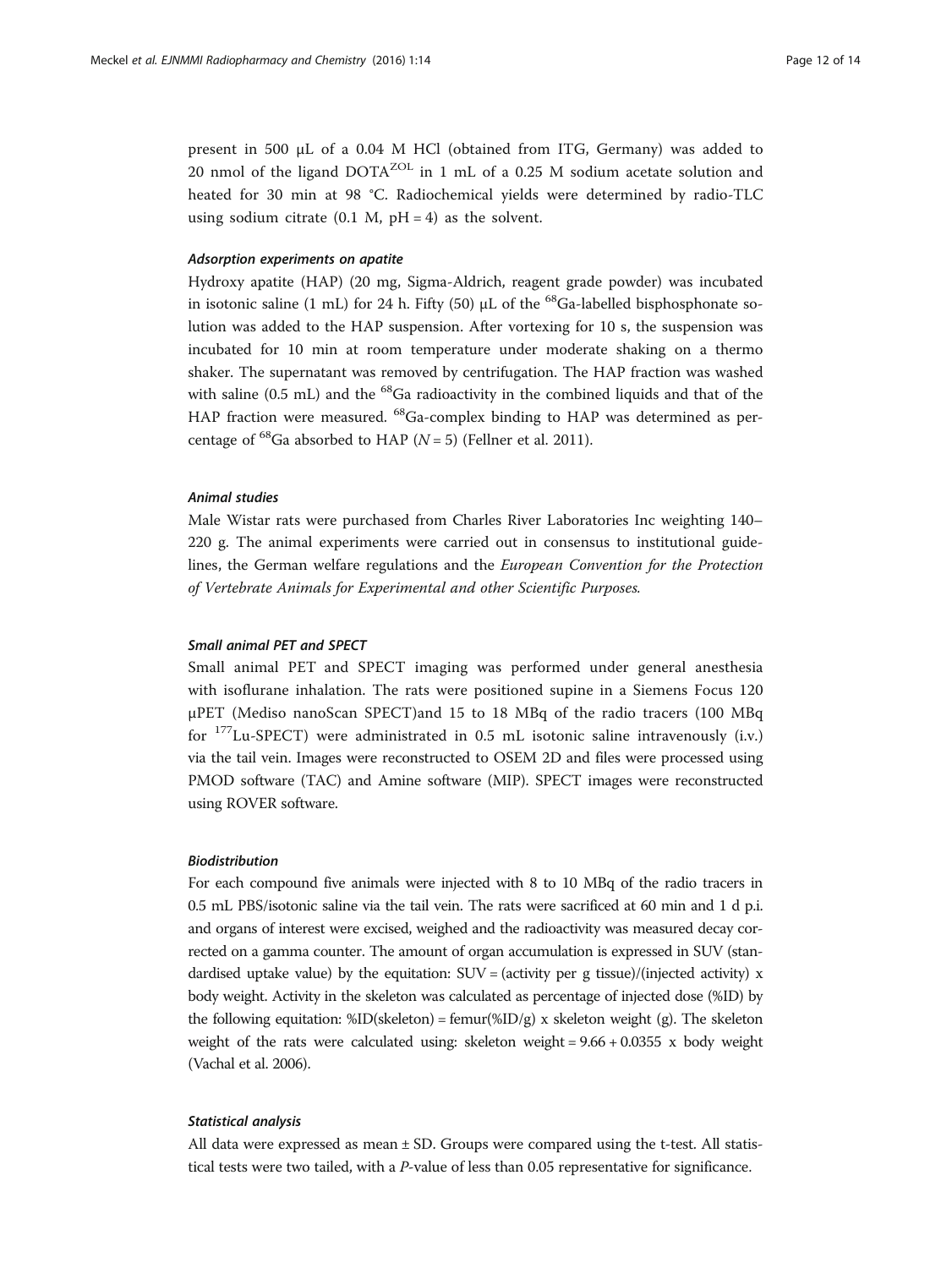## <span id="page-12-0"></span>Additional file

[Additional file 1:](dx.doi.org/10.1186/s41181-016-0017-1) Figure S1. Quality control of [<sup>68</sup>Ga]DOTA<sup>ZOL</sup> by means of cross checked radio-HPLC and radio-TLC, as a representative of <sup>68</sup>Ga-labelled bisphosphonates. A: After 15 min reaction time. B: After SPE purification.  $A(HPLC)$ : R<sub>t</sub>([<sup>68</sup>Ga]DOTA<sup>ZOL</sup>) = 0.6 min. (88 %), R<sub>t</sub>([<sup>68</sup>Ga]DFO) = 4.1 min. (12 %). B(HPLC): R<sub>t</sub>([<sup>68</sup>Ga]DOTA<sup>ZOL</sup>) = 0.6 min. (98 %). A(TLC):  $R_f[$ <sup>68</sup>Ga]DOTA<sup>ZOL</sup>) = 0.1 (85 %),  $R_f[$ <sup>68</sup>Ga]acetylacetonate) = 0.9 (15 %). B(TLC):  $R_f[$ <sup>68</sup>Ga]DOTA<sup>ZOL</sup>) = 0.1 (99 %). Control(TLC):  $R_f[1^{68}Ga]$  acetylacetonate) = 0.9 (99 %). Figure S2. Radio-HPLC of  $[1^{77}$ Lu]DOTA<sup>ZOL</sup> on a Zorbax 300SB-C18  $9.4 \times 250$  mm 5 µ, A = 100 mM TEAP pH = 2,24, isocratic flow: 1 ml/min. Figure S3. Radio-HPLC of urine and blood samples after administration of [<sup>177</sup>Lu]DOTA<sup>ZOL</sup>. The HPLC method used for analysing the Lu-177 complexes is also suitable for the Ga-68 complexes of DOTA-Bisphosphonates. The Ga-68 complexes showed a different retention time based on the different character of the DOTA complex. This is also known for other DOTA-Compounds like DOTATOC or DOTATATE. Figure S4. Radio-HPLC of [<sup>68</sup>Ga]DOTA<sup>ZOL</sup> on a Zorbax 300SB-C18  $9.4 \times 250$  mm 5  $\mu$ , A = 100 mM TEAP pH = 2,24, isocratic flow: 1 ml/min. (DOCX 742 kb)

#### Acknowledgment

The authors are grateful to Dr. V. Kubicek and Prof. P. Hermann (both Charles University Prague) for providing the compound BPAPD. The animal handling and processing of the biodistribution data was done by the help of Andrea Suhr (HZDR), Dr. Nicole Bausbacher and Barbara Biesalski (University Hospital, Mainz), who are gratefully acknowledged. We thank the company ITG Munich for the donation of n.c.a. <sup>177</sup>Lu. This work was supported by the grant of the Max Planck Graduate Center, Mainz.

#### Authors' contributions

MM wrote the manuscript and synthesized the labelled and non-labelled compounds. RB and MM performed the animal experiments. MM and FR were involved in data interpretation and in experimental design. All authors supported the writing of this manuscript. All authors read and approved the final manuscript.

#### Competing interests

All authors declare to have no competing interests.

#### Author details

<sup>1</sup>Institute of Nuclear Chemistry, Johannes-Gutenberg-University Mainz, Fritz-Strassmann-Weg 2, Mainz 55128, Germany <sup>2</sup>Helmholtz-Zentrum Dresden-Rossendorf, Dresden, Germany. <sup>3</sup>Clinic of Nuclear Medicine, University Medicine Mainz, Mainz, Germany.

#### Received: 2 May 2016 Accepted: 2 September 2016 Published online: 23 September 2016

#### References

- Amino Y, Eto H, Eguchi C. Synthesis of 1,5-disubstituted imidazoles including an imidazole analogue of prostaglandine from 4(5)-hydroxymethylimidazole. Chem Pharm Bull. 1989;37:1481–7.
- Brittelli DR. A Study of the reaction of 2-haloacyl halides with trialkyl phosphites. Synthesis of (2-substituted acy1)phosphonates. J Org Chem. 1985;50:1845–7.
- Evan-Sapir E, Metser U, Mishani E, Lievshitz G, Lerman H, Leibovitch I. The detection of bone metastases in patients with high-risk prostate cancer: <sup>99m</sup>Tc-MDP planar bone scintigraphy, single- and multi-field-of-view SPECT, <sup>18</sup>F-Fluoride PET, and 18F-Fluoride PET/CT. J Nucl Med. 2006;47:287–97.
- Fellner M, Baum RP, Kubicek V, Hermann P, Lukes I, Prasad V, Rösch F. PET/CT imaging of osteoblastic bone metastases with 68Ga-bisphosphonates: First human study. EJNMMI. 2010;37:834.
- Fellner M, Riss P, Loktionova N, Zhernosekov K, Thews O, Geraldes CFGC, Kovacs Z, Lukes I, Rösch F. Comparison of different phosphorus-containing ligands complexing <sup>68</sup>Ga for PET-imaging of bone metabolism. Radiochim Acta. 2011;99:43-51.
- Hamaoka T, Madewell JE, Podoloff DA, Hortobagyi GN, Ueno NT. Bone imaging in metastatic breast cancer. J Clin Oncol. 2004;22:2942–53.
- Kieczykowski GR, Robinson RB, Melillo DG, Reinhold DF, Grenda VJ, Shinkai I. Preparation of (4-amino-1 hydroxybutylidene)bisphosphonic acid sodium salt, MK-217 (alendronate sodium). An improved procedure for the preparation of 1-hydroxy-1,1-bisphosphonic acids. J Org Chem. 1995;60:8310–2.
- Li C, Winnard PT, Takagi T, Artemov D, Bhujawalla ZM. Multimodal image-guided enzyme/prodrug cancer therapy. J Am Chem Soc. 2006;128:15072–3.
- Meckel M, Fellner M, Thieme N, Bergmann R, Kubicek V, Rösch F. In vivo comparison of DOTA based <sup>68</sup>Ga-labelled bisphosphonates for bone imaging in non-tumour models. Nucl Med Biol. 2013;40:823–30.
- Mitterhauser M, Toegel S, Wadsak W, Lanzenberger RR, Mien LK, Kuntner C, Wanek T, Eidherr H, Ettlinger DE, Viernstein H, Kluger R, Dudczak R, Kletter K. Pre vivo, ex vivo and in vivo evaluations of [<sup>68</sup>Ga]-EDTMP. Nucl Med Biol. 2007;34:391–7.
- Ogawa K, Saji H. Advances in drug design of radiometal-based imaging agents for bone disorders. Int J Mol Imag. 2011;2011:537687.
- Ogawa K, Kawashima H, Shiba K, Washiyama K, Yoshimoto M, Kiyono Y, Ueda M, Mori H, Saji H. Development of
- [<sup>90</sup>Y]DOTA-conjugated bisphosphonate for treatment of painful bone metastases. Nucl Med Biol. 2009;36:129-35. Passah A, Tripathi M, Kumar R, Das CJ, Goyal A, Bal CS. Brain metastasis in carcinoma breast demonstrated on (68)Ga NOTA-bisphosphonate PET/CT. Clin Nucl Med. 2014;39:653–4.
- N. Pfannkuchen, M. Meckel, V. Kubicek, P. Hermann, R. Bergmann, J. Steinbach, J. Pietzsch, C. S. Bal, H. R. Kulkarni, W. Mohnike, R. P. Baum, F. Rösch, <sup>68</sup>Ga- und <sup>177</sup>Lu-markierte Bisphosphonate als Knochenmetastasen-Theranostika, Der Nuklearmediziner 2015; 38: 138-144